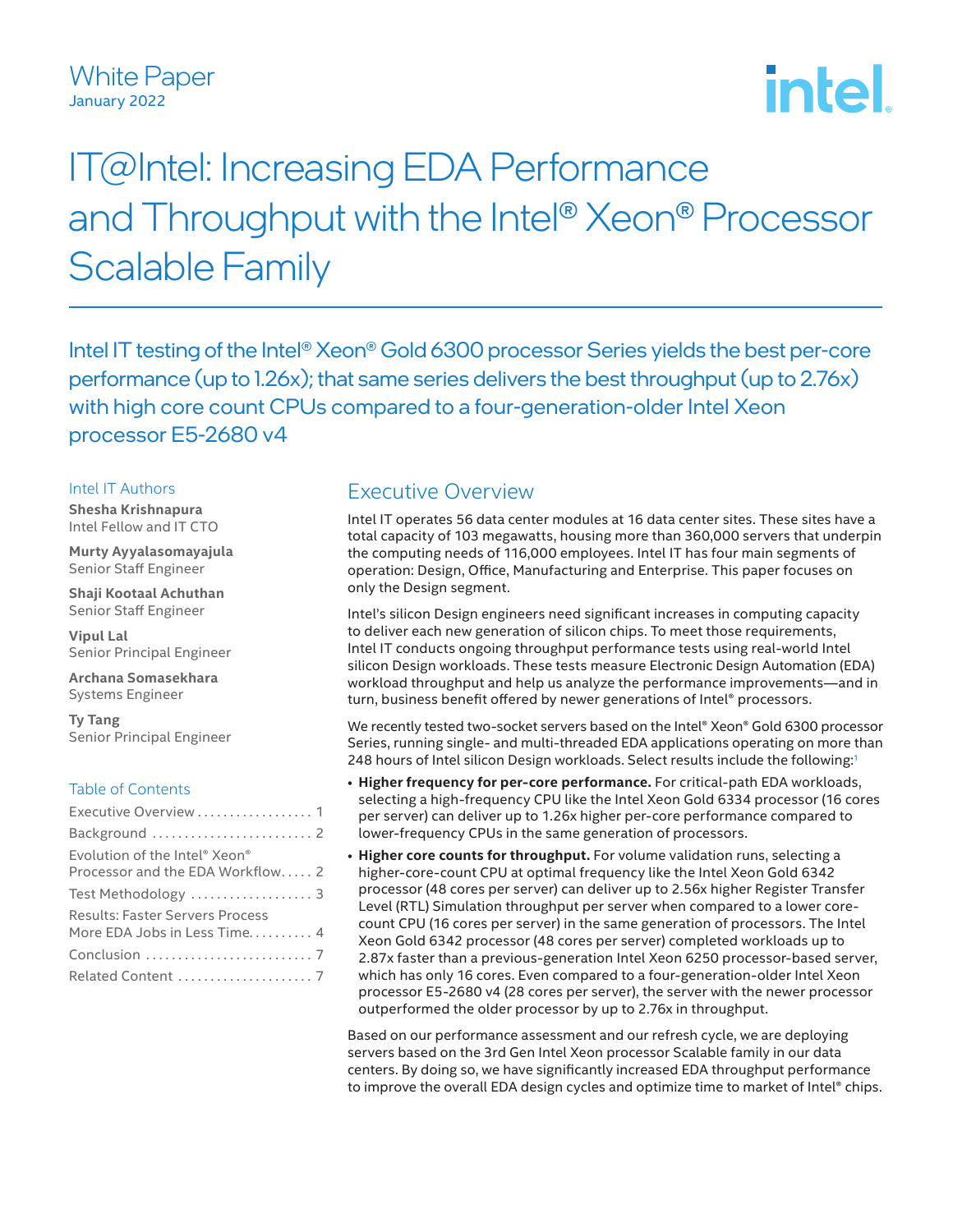## <span id="page-1-0"></span>**Background**

Silicon chip Design engineers at Intel face ongoing challenges: integrating more features into ever-shrinking silicon chips, bringing products to market faster and keeping Design engineering and manufacturing costs low. Design engineers run more than 213 million compute-intensive batch jobs every week. Each job takes from a few seconds to several days to complete.

As design complexity increases, so do the requirements for compute capacity, so refreshing servers and workstations with higher-performing systems is cost-effective and offers a competitive advantage by enabling faster chip design. Refreshing older servers also enables us to realize data center cost savings. By taking advantage of the performance and power-efficiency improvements in new server generations, we can increase computing capacity within the same data center footprint, helping to avoid expensive data center construction and reduce operational costs due to reduced power consumption.

Intel IT conducts ongoing performance tests, based on the latest Intel silicon Design data, to analyze the potential performance and data center benefits of introducing servers based on new processors into our Electronic Design Automation (EDA) computing environment.

## Evolution of the Intel® Xeon® Processor and the EDA Workflow

The architectural enhancements shown in Table 1 illustrate how the Intel® Xeon® processor has evolved over the last few years. We have found that refreshing data center servers to use the latest processor technology substantially improves EDA throughput.

While our assessments focus on EDA applications, throughput improvements may also be achieved with other applications used in high-performance computing environments where simulation and verification are large parts of the workflow, including:

- Computational fluid dynamics and simulation in the aeronautical and automobile industries
- Synthesis and simulation applications in the life sciences industry
- Simulation in the oil and gas industries

As shown in Figure 1, EDA includes several phases, including front-end logic design, followed by back-end physical design and then by tape-in/tape-out. This paper discusses selected tools in the front-end and back-end design phases.



**Figure 1.** The EDA phases of silicon design.

|                                              | 2004-2005                                         | 2006-2008                        | 2009-2011                                                               | 2012                                             | 2013                         | 2014                             | 2016               | 2017-2020                                                                                                                                                                                                                                                                                                                                                                                                                  | 2021                                                                                       |  |
|----------------------------------------------|---------------------------------------------------|----------------------------------|-------------------------------------------------------------------------|--------------------------------------------------|------------------------------|----------------------------------|--------------------|----------------------------------------------------------------------------------------------------------------------------------------------------------------------------------------------------------------------------------------------------------------------------------------------------------------------------------------------------------------------------------------------------------------------------|--------------------------------------------------------------------------------------------|--|
| Design                                       | Processor<br>Processor<br>ξ<br>Chipset<br>اع<br>ا | Processor<br>Processor<br>Memory | $\frac{1}{2}$ <sup>Memory</sup><br>Processor =<br>Processor<br>Få<br>p. | <b>THE Memory FILE</b><br>Processor<br>Processor |                              |                                  |                    | $\begin{picture}(20,10) \put(0,0){\line(1,0){10}} \put(15,0){\line(1,0){10}} \put(15,0){\line(1,0){10}} \put(15,0){\line(1,0){10}} \put(15,0){\line(1,0){10}} \put(15,0){\line(1,0){10}} \put(15,0){\line(1,0){10}} \put(15,0){\line(1,0){10}} \put(15,0){\line(1,0){10}} \put(15,0){\line(1,0){10}} \put(15,0){\line(1,0){10}} \put(15,0){\line(1$<br>اضاضاض<br>Processor<br>Processor<br><b>Frieset</b><br>Chipset<br>Ŀ. | Memory<br>الشاش لشائف الفاش لفاش<br>▤<br>Processor<br>Processor<br>Chipset<br>Chipset<br>ш |  |
| Intel <sup>®</sup> Chipset                   | E7520                                             | 5400                             | 5520                                                                    | C600                                             |                              | C610                             |                    | C620                                                                                                                                                                                                                                                                                                                                                                                                                       | C620A                                                                                      |  |
| <b>Process Technology</b>                    | 90nm                                              | 65nm and 45nm                    | 45nm and 32nm                                                           | 32nm<br>22nm                                     |                              |                                  |                    | 14nm                                                                                                                                                                                                                                                                                                                                                                                                                       | 10 <sub>nm</sub>                                                                           |  |
| <b>Cores per Socket</b>                      | $\mathbf{1}$                                      | 2 or 4                           | 4 or 6                                                                  | 8                                                | 22<br>28<br>10<br>14         |                                  |                    | 40                                                                                                                                                                                                                                                                                                                                                                                                                         |                                                                                            |  |
| <b>Interconnect Speed</b>                    | $6.4$ GB/s                                        | 21-25 GB/s                       | 25.6 GB/s                                                               | 32 GB/s                                          |                              | 38.4 GB/s                        |                    | 41.6 GB/s                                                                                                                                                                                                                                                                                                                                                                                                                  | 44.8 GB/s                                                                                  |  |
| Intel <sup>®</sup> QuickPath<br>Interconnect |                                                   |                                  | Yes                                                                     | Yes                                              |                              |                                  |                    |                                                                                                                                                                                                                                                                                                                                                                                                                            |                                                                                            |  |
| Intel <sup>®</sup> UltraPath<br>Interconnect |                                                   |                                  |                                                                         |                                                  |                              |                                  | Yes                | Yes                                                                                                                                                                                                                                                                                                                                                                                                                        |                                                                                            |  |
| <b>DIMMs</b>                                 | Up to $8$                                         | Up to 16                         | Up to 18                                                                |                                                  | Up to 32                     |                                  |                    |                                                                                                                                                                                                                                                                                                                                                                                                                            |                                                                                            |  |
| <b>Memory Type</b>                           | DDR <sub>2</sub>                                  | FB-DIMM/DDR2 or<br>FB-DIMM/DDR2  | DDR3                                                                    | DDR3                                             | DDR3<br>DDR4<br>DDR4<br>DDR4 |                                  | DDR4               |                                                                                                                                                                                                                                                                                                                                                                                                                            |                                                                                            |  |
| <b>Memory Speed</b>                          | 400 MHz                                           | 667 MHz or<br>800 MHz            | 800/1066/<br>1333 MHz                                                   | 1333/<br>1600 MHz                                | 1866 MHz                     | 1333/1600/1600/1866/<br>2133 MHz | 2400 MHz           | 2666 MHz                                                                                                                                                                                                                                                                                                                                                                                                                   | 3200 MHz                                                                                   |  |
| Memory<br><b>Bandwidth</b>                   | Up to<br>$6.4$ GB/s                               | <b>Between</b><br>21-25 GB/s     | Up to<br>32 GB/s                                                        | Up to<br>51.2 GB/s                               | Up to<br>59.7 GB/s           | Up to<br>68 GB/s                 | Up to<br>76.8 GB/s | Up to<br>128 GB/s                                                                                                                                                                                                                                                                                                                                                                                                          | Up to<br>204.76 GB/s                                                                       |  |

#### **Table 1.** Comparison of Two-socket Servers Based on Intel® Xeon® Processors Over Time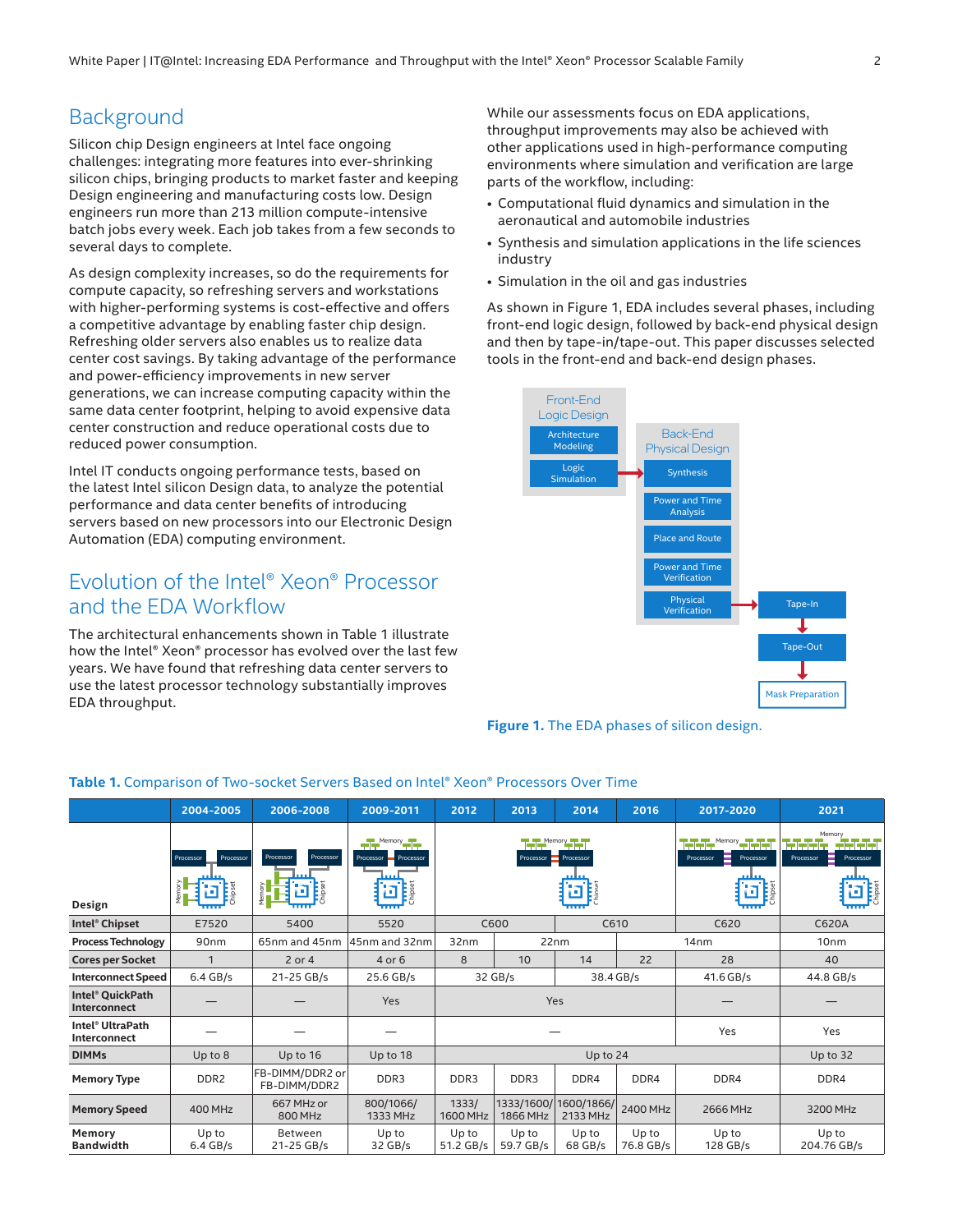#### <span id="page-2-0"></span>Front-end Logic Design

In the silicon design process, front-end logic design includes architecture specification and functional verification design. Front-end EDA workloads are single-threaded or lightly multi-threaded and run in a highly distributed compute environment.

#### Back-end Physical Design

Synthesis converts a Register Transfer Level (RTL) description to a structural gate-level netlist, which instantiates standard cells, macros and areas that compose the circuit and its connections. The synthesized netlist is verified for functionality and timing to ensure it operates as intended before the Placeand-Route stage translates the gate-level netlist into a physical design. Static-Timing-Analysis as well as other post-layout static and dynamic analyses are then performed to check all possible paths for timing violations, voltage drop analysis and more, and to deliver accurate signoff information for timing, signal integrity and power analysis for the design. Finally, the Physical-Verification stage ensures the physical design meets manufacturing constraints imposed by process technology; the verification includes Design Rule Check, Layout versus Schematic and Electrical Rule Check. Back-end EDA workloads are generally multi-threaded and consume large memory and terabytes of data.

#### Tape-in/Tape-out

During tape-in, Intel chip design teams create multi-gigabyte hierarchical layout databases that specify the design to be manufactured. During tape-out, these layout databases are processed using EDA tools, which apply extremely computeintensive resolution enhancement techniques (RET) to update layout data for mask manufacturability and verify the data for compliance to mask manufacturing rules.

## Test Methodology

We performed various tests on two-socket servers. Some tests compared several different CPUs in the 3rd Gen Intel® Xeon® Gold 6300 processor Series. Other tests compared the 3rd Gen processors to a baseline of an older Intel® Xeon® processor E5-2680 v4. We conducted front-end and backend tests using industry-leading EDA applications to run single- and multi-threaded Intel silicon Design workloads.

Our goal was to assess performance and throughput improvements by measuring the time needed to complete a specific number of Design workloads. To maximize throughput, we configured each application to utilize all available cores, resulting in one job or process per core wherever possible.



## Intel's Latest Processors for Data Center Workloads

[3rd Gen Intel Xeon Scalable processors](https://www.intel.com/content/www/us/en/newsroom/news/3rd-gen-xeon-scalable-processors.html#gs.k8djhc) are packed with performance- and security-enhancing features, including the following:

- 10nm process technology
- Enhanced per-core performance, with up to 40 cores in a standard socket
- Enhanced memory performance with support for up to 3200 MT/s DIMMs (2 DIMMs per channel)—32 percent more than the previous generation
- Increased memory capacity with up to eight channels
- Database compression with Intel® Vector Byte Manipulation Instructions
- Support for [Intel® Optane™ persistent memory](https://www.intel.com/content/dam/www/public/us/en/documents/product-briefs/optane-persistent-memory-200-series-brief.pdf) 200 series
- Built-in AI acceleration with enhanced performance of [Intel® Deep Learning Boost](https://www.intel.com/content/www/us/en/artificial-intelligence/deep-learning-boost.html)
- Faster inter-node connections with three Intel® Ultra Path Interconnect links at 11.2 GT/s
- Significantly increased I/O bandwidth, along with PCI Express 4 support on up to 64 lanes (per socket) at 16 GT/s
- Hardware-enhanced security of [Intel® Crypto Acceleration](https://newsroom.intel.com/articles/crypto-acceleration-enabling-path-future-computing/)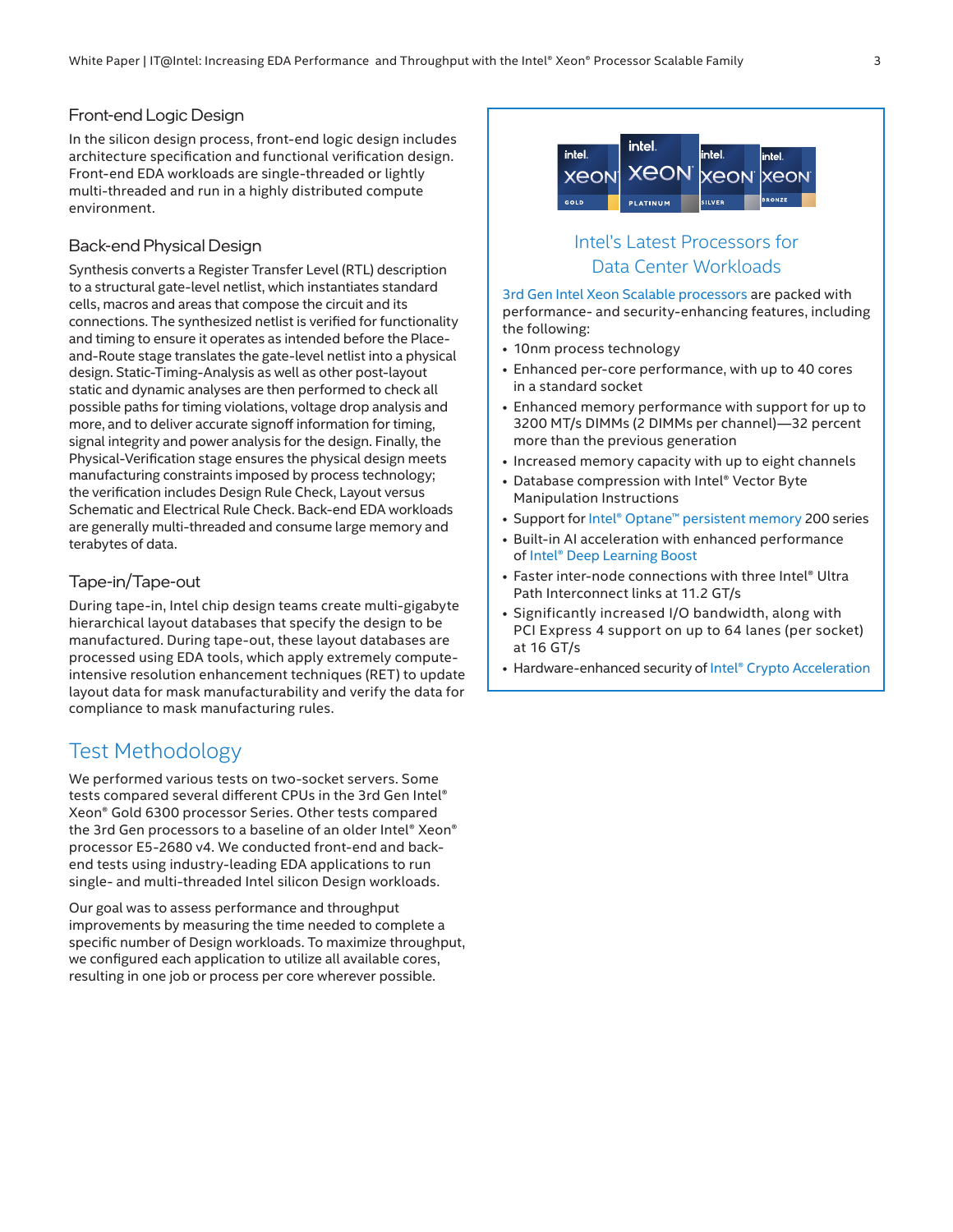## <span id="page-3-0"></span>Results: Faster Servers Process More EDA Jobs in Less Time

Test results are shown in Figures 2 through 6; system specifications and runtimes are provided in Tables 2 and 3.

## Benefits of the 3rd Gen Intel Xeon Processor Scalable Family

We conducted tests to understand throughput and the coreto-core speed up that we are able to obtain using 3rd Gen Xeon Scalable processors instead of 2nd Gen Xeon Scalable processors. For this test, we selected four different types of SKUs in each generation:

- An 8-core very-high-frequency SKU with a total of 16 cores in a two-socket system—Intel Xeon Gold 6250 processor versus Intel Xeon Gold 6334 processor
- A 16-core high-frequency SKU with a total of 32 cores in a two-socket system —Intel Xeon Gold 6246R processor versus Intel Xeon Gold 6346 processor
- A 24-core scalable performance SKU with a total of 48 cores in a two-socket system—Intel Xeon Gold 6240R processor versus Intel Xeon Gold 6336Y processor
- A 24-core higher scalable performance SKU with a total of 48 cores in a two-socket system —Intel Xeon Gold 6248R processor versus Intel Xeon Gold 6342 processor

As shown in Figure 2, comparing the performance of samecore-count CPUs across generations results in performance increases up to 1.24x.

## Optimizing Platform Selection within the 3rd Gen Intel Xeon Processor Scalable Family

For volume validation runs, overall cluster throughput is desirable; but for critical-path runs, the highest per-core performance is needed. Both types of workloads can be supported using a variety of Intel Xeon processor Scalable family SKUs. We compared selected 8-core, 16-core and two 24-core offerings from the 3rd Generation Intel Xeon processor Scalable family. This provides a choice for critical path versus volume validation runs.

- An 8-core very-high-frequency SKU: Intel Xeon Gold 6334 processor
- A 16-core high-frequency SKU: Intel Xeon Gold 6346 processor
- A 24-core scalable performance SKU: Intel Xeon Gold 6336Y processor
- A 24-core higher scalable performance SKU: Intel Xeon Gold 6342 processor

## Relative Two-Socket System Throughput for EDA Workloads

2nd Gen Intel® Xeon® Processors vs. 3rd Gen Intel Xeon Processors **HIGHER IS BETTER**



**Figure 2.** 3rd Generation Intel® Xeon® Scalable processor vs. 2nd Generation Intel Xeon Scalable processor: More cores provide more system throughput for EDA workloads. Note: Same application binary used across all the platforms.[1](#page-6-0)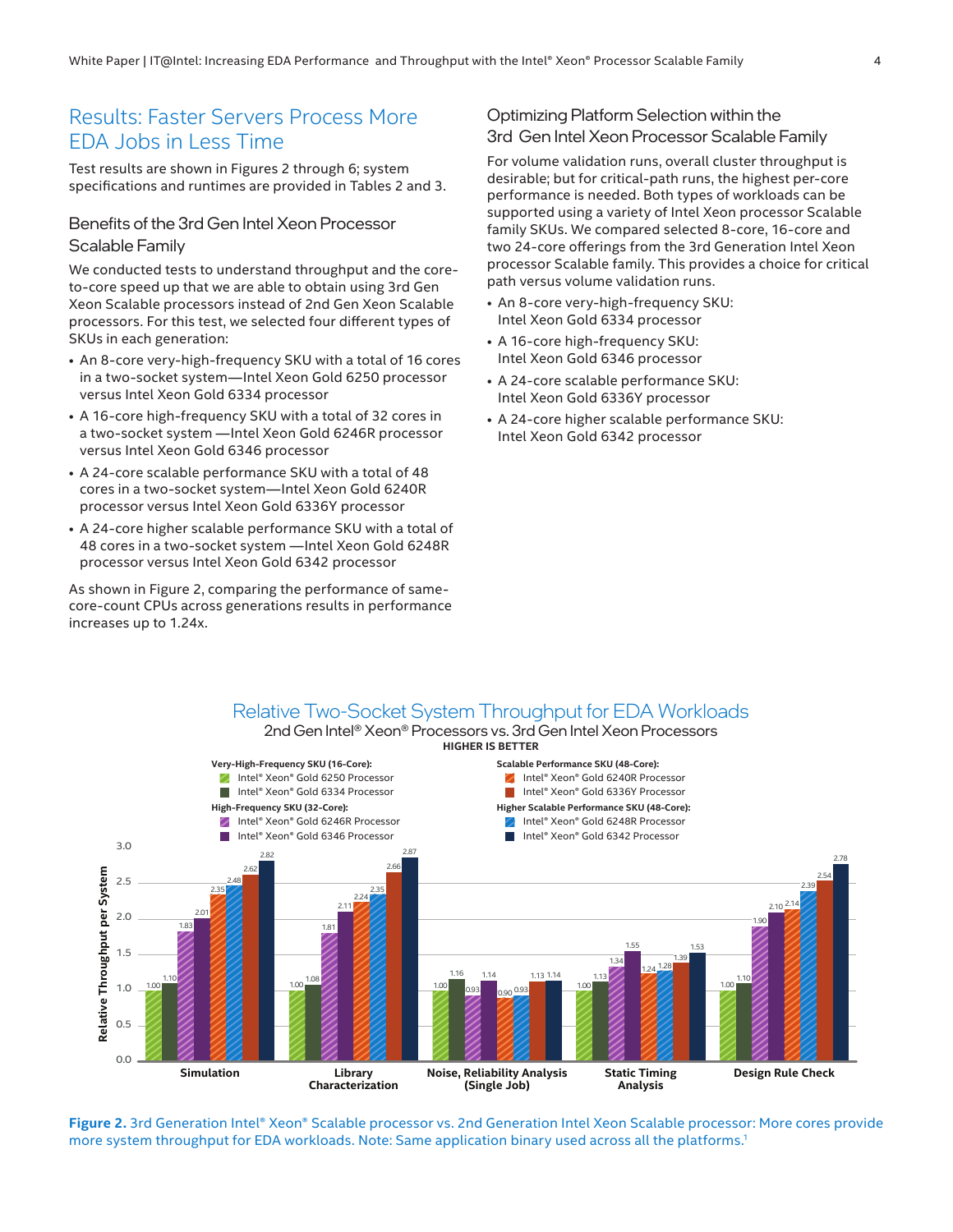Our findings, shown in Figures 3 and 4, indicate the following best practices:

- Selecting a higher-frequency CPU can deliver up to 1.26x higher RTL Simulation per-core performance for criticalpath EDA runs.
- Selecting a higher-core-count CPU can deliver up to 2.56x higher RTL Simulation throughput per server when compared to a lower core-count SKU, which is ideal for volume validation runs. The choice of optimal SKU is based on the end-user workload use model.

## Relative Performance for RTL Simulation

Across the Intel® Xeon® Gold 6300 Processor Series **HIGHER IS BETTER**



**Figure 3.** 3rd Generation Intel® Xeon® Scalable processors: A higher frequency results in better per-core performance for critical-path EDA workloads. Note: Same application binary used across all the platforms.<sup>1</sup>

## Relative System Throughput per Server for RTL Simulation

Across the Intel® Xeon® Gold 6300 Processor Series **HIGHER IS BETTER**



**Figure 4.** 3rd Generation Intel® Xeon® Scalable processor: A higher core count results in better per system throughput for volume validation runs. Note: Same application binary used across all the platforms.<sup>1</sup>

## EDA Per-Core Performance Across Four Generations of Intel Xeon Processors

We tested four generations of Intel Xeon processors to compare the per-core performance for critical-path EDA workloads.

- A 14-core Intel Xeon processor E5-2680 v4
- A 12-core Intel Xeon Gold 6136 processor (1st Gen)
- An 8-core Intel Xeon Gold 6250 processor (2nd Gen)
- An 8-core Intel Xeon Gold 6334 processor (3rd Gen)

Based on the test results, for performance-critical workloads, an 8-core 3rd Gen Intel Xeon Gold 6334 processor-based server can reduce license consumption time and provide a performance boost of 1.52x to 1.88x across all the tested workloads (see Figure 5).

#### Per-Core EDA Relative Performance

Across Four Generations of Intel® Xeon® Processors **HIGHER IS BETTER**



#### **Figure 5.** Per-core EDA performance of select Intel® Xeon® processors across four generations. Note: Same application binary used across all the platforms.<sup>1</sup>

## EDA Throughput Across Four Generations of Intel Xeon Processors

We tested four generations of Intel Xeon processors to compare the throughput:

- A 14-core Intel Xeon processor E5-2680 v4
- An 18-core Intel Xeon Gold 6150 processor
- A 24-core Intel Xeon Gold 6248R processor
- A 24-core Intel Xeon Gold 6342 processor

Based on the test results, a 3rd Gen Intel Xeon Gold 6342 processor-based server provides up to a 2.76x increase in throughput per server, compared to a four-generationolder processor-based server (see Figure 6). In other words, 11 older Intel Xeon processor E5-2680 v4-based servers can be replaced with only four servers based on the latest generation of Intel Xeon Scalable processor.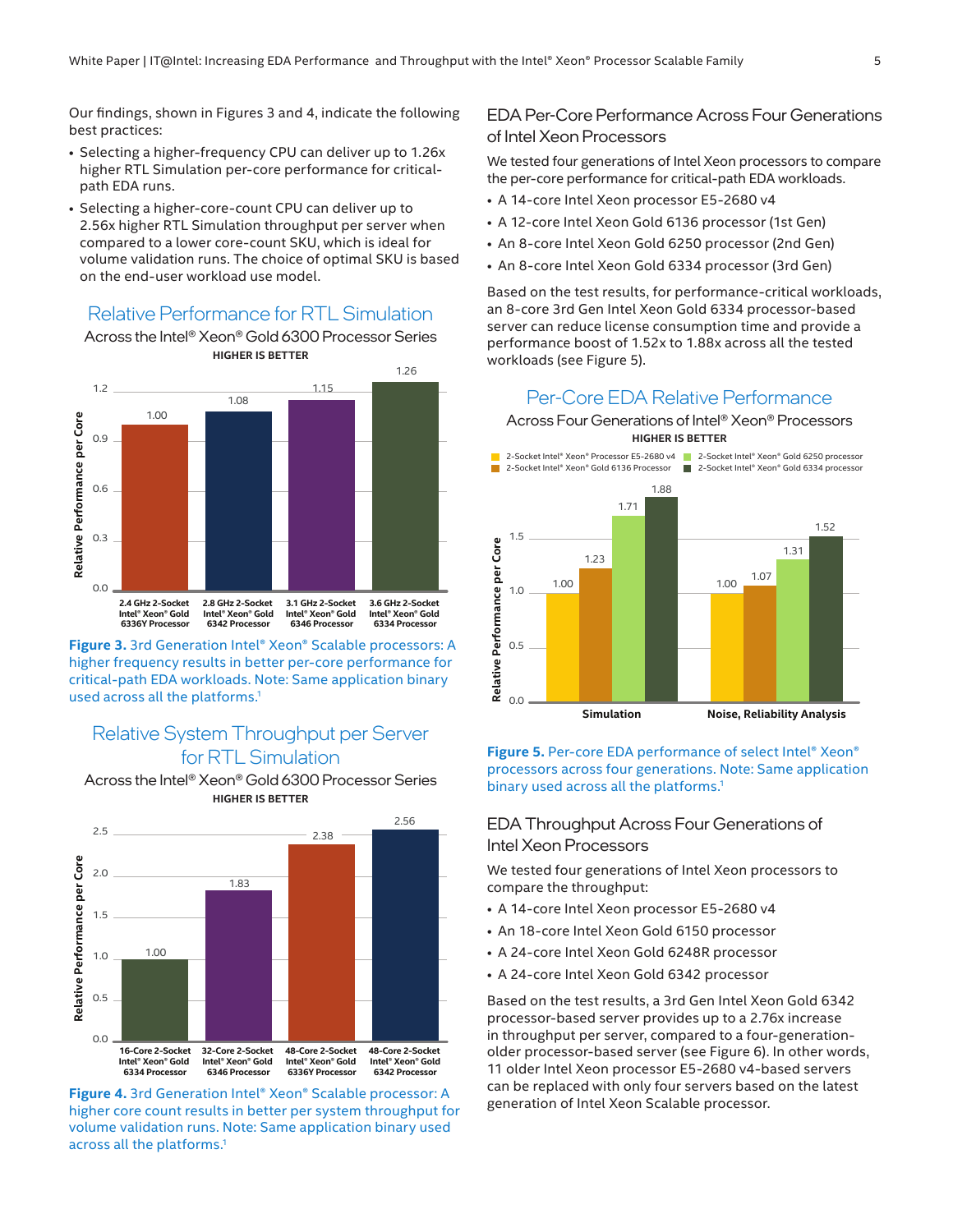

Figure 6. EDA throughput of select Intel® Xeon® processors across four generations: Consolidate servers by up to 2.76x to reduce data center footprint, power and cooling costs and software license costs.

#### <span id="page-5-0"></span>**Table 2.** Specification of the Systems Used for Testing

|                    | Intel <sup>®</sup> Xeon <sup>®</sup><br><b>Processor E5 v4</b><br>Family | 1st Generation<br><b>Intel Xeon Processor</b><br><b>Scalable Family</b> |                    |                    | 2nd Generation<br><b>Scalable Family</b> | <b>Intel Xeon Processor</b> |                     | <b>3rd Generation</b><br><b>Intel Xeon Processor</b><br><b>Scalable Family</b> |                    |                     |                    |  |
|--------------------|--------------------------------------------------------------------------|-------------------------------------------------------------------------|--------------------|--------------------|------------------------------------------|-----------------------------|---------------------|--------------------------------------------------------------------------------|--------------------|---------------------|--------------------|--|
| Processor          | Intel Xeon<br>E5-2680 v4                                                 | Intel Xeon<br>6136                                                      | Intel Xeon<br>6150 | Intel Xeon<br>6250 | Intel Xeon<br>6246R                      | <b>Intel Xeon</b><br>6240R  | Intel Xeon<br>6248R | Intel Xeon<br>6334                                                             | Intel Xeon<br>6346 | Intel Xeon<br>6336Y | Intel Xeon<br>6342 |  |
| Cores per Socket   | 14                                                                       | 12                                                                      | 18                 | 8                  | 16                                       | 24                          | 24                  | 8                                                                              | 16                 | 24                  | 24                 |  |
| Frequency          | $2.4$ GHz                                                                | 3.0 GHz                                                                 | $2.7$ GHz          | 3.9 GHz            | 3.4 GHz                                  | $2.4$ GHz                   | 3.0 GHz             | 3.6 GHz                                                                        | 3.1 GHz            | $2.4$ GHz           | 2.8 GHz            |  |
| Cache per CPU      | 35 MB                                                                    | 24.75 MB                                                                | 24.75 MB           | 35.75 MB           | 35.75 MB                                 | 35.75 MB                    | 35.75 MB            | <b>18 MB</b>                                                                   | 36 MB              | 36 MB               | 36 MB              |  |
| <b>Bus Speed</b>   | $9.6$ GT/s                                                               | 10.4 GT/s                                                               | 10.4 GT/s          | $10.4$ GT/s        | $10.4$ GT/s                              | 10.4 GT/s                   | $10.4$ GT/s         | 11.2 GT/s                                                                      | $11.2$ GT/s        | 11.2 GT/s           | 11.2 GT/s          |  |
| <b>RAM</b>         | 512 GB                                                                   | 768 GB                                                                  | 768 GB             | 768 GB             | 768 GB                                   | 768 GB                      | 768 GB              | 1 TB                                                                           | 1 TB               | 1 TB                | 1 TB               |  |
| <b>Memory Type</b> | DDR4-<br>2400 MHz                                                        | DDR4-<br>2666 MHz                                                       | DDR4-<br>2666 MHz  | DDR4-<br>2933 MHz  | DDR4-<br>2933 MHz                        | DDR4-<br>2933 MHz           | DDR4-<br>2933 MHz   | DDR4-<br>3200 MHz                                                              | DDR4-<br>3200 MHz  | DDR4-<br>3200 MHz   | DDR4-<br>3200 MHz  |  |

Testing by Intel IT as of April 2021 through January 2022.

#### **Table 3.** Workload Run Times

| <b>Workload</b><br>(Cores Per Server)          | Intel <sup>®</sup> Xeon <sup>®</sup> Processor<br>E5 v4 Family | <b>1st Gen Intel Xeon</b><br><b>Processor Scalable Family</b> |                                   |              |               | <b>2nd Generation Intel Xeon Processor</b><br><b>Scalable Family</b> |               | <b>3rd Generation Intel Xeon Processor</b><br><b>Scalable Family</b> |              |                                                                                                          |              |
|------------------------------------------------|----------------------------------------------------------------|---------------------------------------------------------------|-----------------------------------|--------------|---------------|----------------------------------------------------------------------|---------------|----------------------------------------------------------------------|--------------|----------------------------------------------------------------------------------------------------------|--------------|
|                                                | <b>Intel Xeon</b><br>E5-2680 v4<br>(28)                        | <b>Intel Xeon</b><br>6136<br>(24)                             | <b>Intel Xeon</b><br>6150<br>(36) | 6250<br>(16) | 6246R<br>(32) | 6240R<br>(48)                                                        | 6248R<br>(48) | 6334<br>(16)                                                         | 6346<br>(32) | Intel Xeon Intel Xeon Intel Xeon Intel Xeon Intel Xeon Intel Xeon Intel Xeon Intel Xeon<br>6336Y<br>(48) | 6342<br>(48) |
| <b>Simulation</b>                              | 8:35:01                                                        | 8:08:26                                                       | 5:53:44                           | 8:46:10      | 4:48:16       | 3:43:52                                                              | 3:32:24       | 7:58:34                                                              | 4:21:43      | 3:20:40                                                                                                  | 3:06:37      |
| Library<br>Characterization                    | 1:45:31                                                        | 1:41:35                                                       | 1:14:01                           | 2:09:01      | 1:11:07       | 0:57:43                                                              | 0:54:53       | 2:00:00                                                              | 1:01:01      | 0:48:31                                                                                                  | 0:45:00      |
| <b>Power, Noise</b><br><b>Signal Integrity</b> | 9:15:15                                                        | 8:38:26                                                       | 8:31:48                           | 7:05:01      | 7:36:40       | 7:50:06                                                              | 7:38:39       | 6:06:09                                                              | 6:12:57      | 6:17:37                                                                                                  | 6:11:43      |
| <b>Static Timing</b><br>Analysis               | 4:55:48                                                        | 4:18:54                                                       | 3:52:20                           | 4:35:18      | 3:25:30       | 3:42:33                                                              | 3:35:50       | 4:03:19                                                              | 2:58:04      | 3:17:55                                                                                                  | 2:59:40      |
| Design Rule<br>Check                           | 5:49:02                                                        | 5:37:24                                                       | 4:10:05                           | 7:17:46      | 3:50:27       | 3:24:29                                                              | 3:02:53       | 6:36:39                                                              | 3:28:27      | 2:52:16                                                                                                  | 2:37:33      |

NOTE: Benchmarks were conducted with all the cores loaded; static timing analysis workload is limited to a maximum of 32 threads. Results are dependent on tool type, version, and data set.